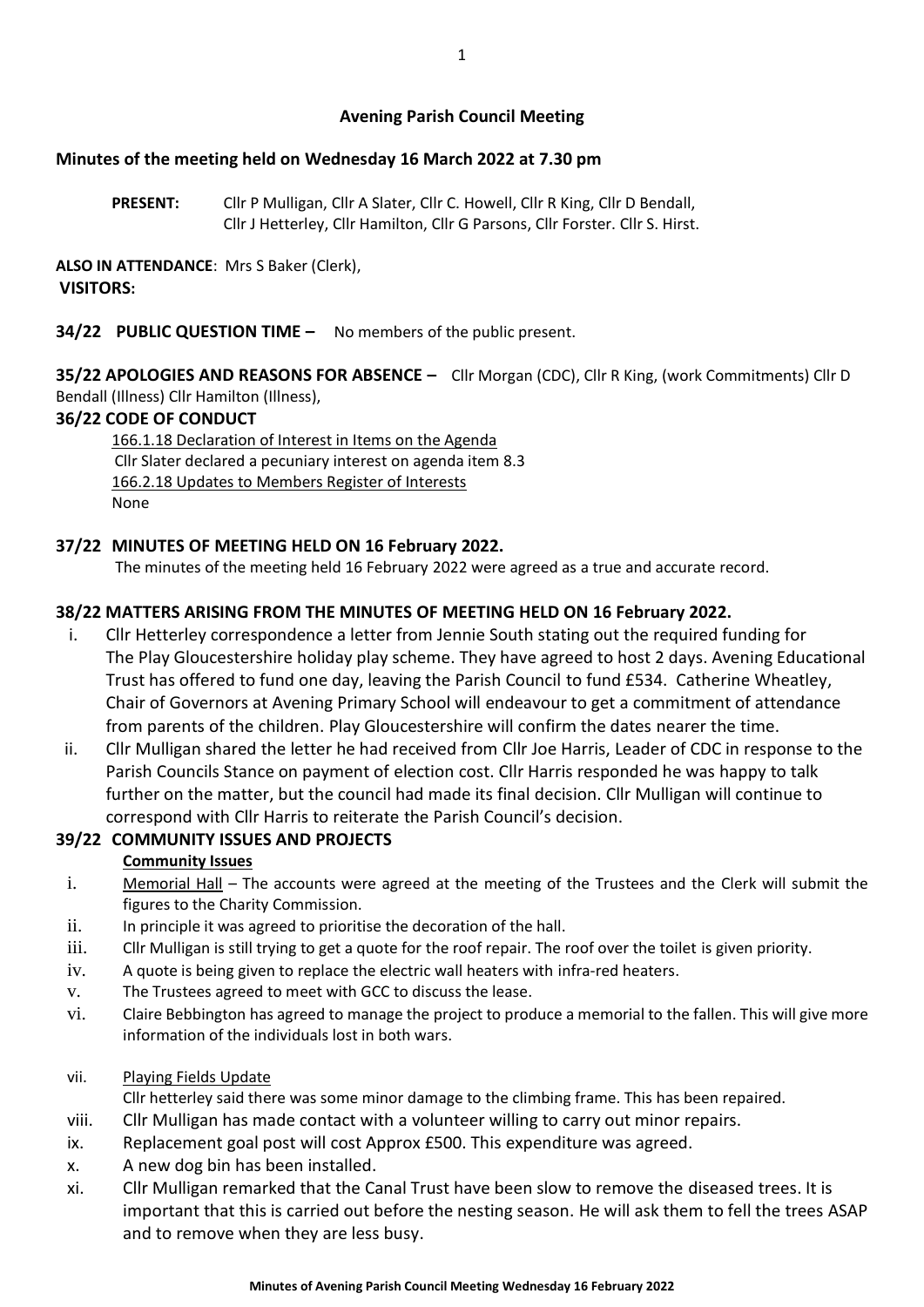- xii. It was agreed to plant the Jubilee Oak in the playing field. Cllr Mulligan will purchase some stakes to protect the tree.
- xiii. Cllr Mulligan will purchase some gravel for the playing field.
- xiv. The Clerk has emailed the contractor asking for a date for the installation of the slide, and requesting that the zip wire is tightened.
- xv. Queens Jubilee It was agreed that the Parish Council would not organise an event, but was happy to facilitate should the residents make a request.
- xvi. Woodland Proposal a Brandhouse The Council have been approached for their opinion on the proposed new woodland. The plans have the support of the Forestry Commission and Natural England. The Parish Council agreed that this was a positive project and could only benefit the area The Clerk will respond with the Councils positive view.

# **40/22 TRAFFIC & HIGHWAYS**

- i. The Clerk will send the Traffic report to Highways for updating.
- ii. Some of the potholes were missed when the filling was carried out.
- iii. The Clerk reported she had met with Richard Grey to discuss a new grit bin at Sunground. The request has been denied as it doesn't fall within the scope of works set out by Highways.
- iv. Stockholm Declaration 20 MPH speed limit. The proposed 20mph limit is being proposed under the Stockholm declaration. The organisers are asking for the support of all Parish Councils. Avening Parish Council does not agree with a blanket 20mph limit and would like the costs of RTO to be reduced. Cllr Hirst remarked that GCC is out to tender and trialling contractors to get a cheaper service. Cllr hirst was asked why the cost of extending speed limits was so expensive. He suggested contact head of Highways Vernon Smith to ask for a list of cost for extending speed limit zones.

# **41/22 POLICE REPORT**

The Police report was unavailable

# **42/22 COUNTY COUNCILLORS REPORT**

Cllr Hirst apologised that he was unable to produce a report this month. prior to the meeting.

# **43/22 DISTRICT COUNCILLORS REPORT**

Cllr Morgan sent his apologies.

### **44/22 FINANCE**

# **Finance Report up to 28 February 2022**

- i. The finance report was circulated in advance of the meeting.
- **ii.** Approve Bills for Payment Schedule was circulated, and payments were approved.

### **45/22 PLANNING AND TREE WORKS**

### **New Planning Applications**

22/00803/AGFO – Farm Buildings, Mays Lane. – Prior notification for the construction of an agriculture storage building. – No observations

22/00516/FUL – 18 Start Lane – Proposed extension of existing garage to form double garage and ancillary accommodation. Previous application 21/03044/FUL - Support

22/00685/COMPLY – Block G, Longford Mill – Compliance with condition 4 (contamination) re 19/00276/FUL External alterations and conversion block G to 8 residential flats. – No observations

22/00417/COMPLY – Longfords Mill – Compliance with condition 13(water course protection plan) re 19/00276/FUL. – No observations